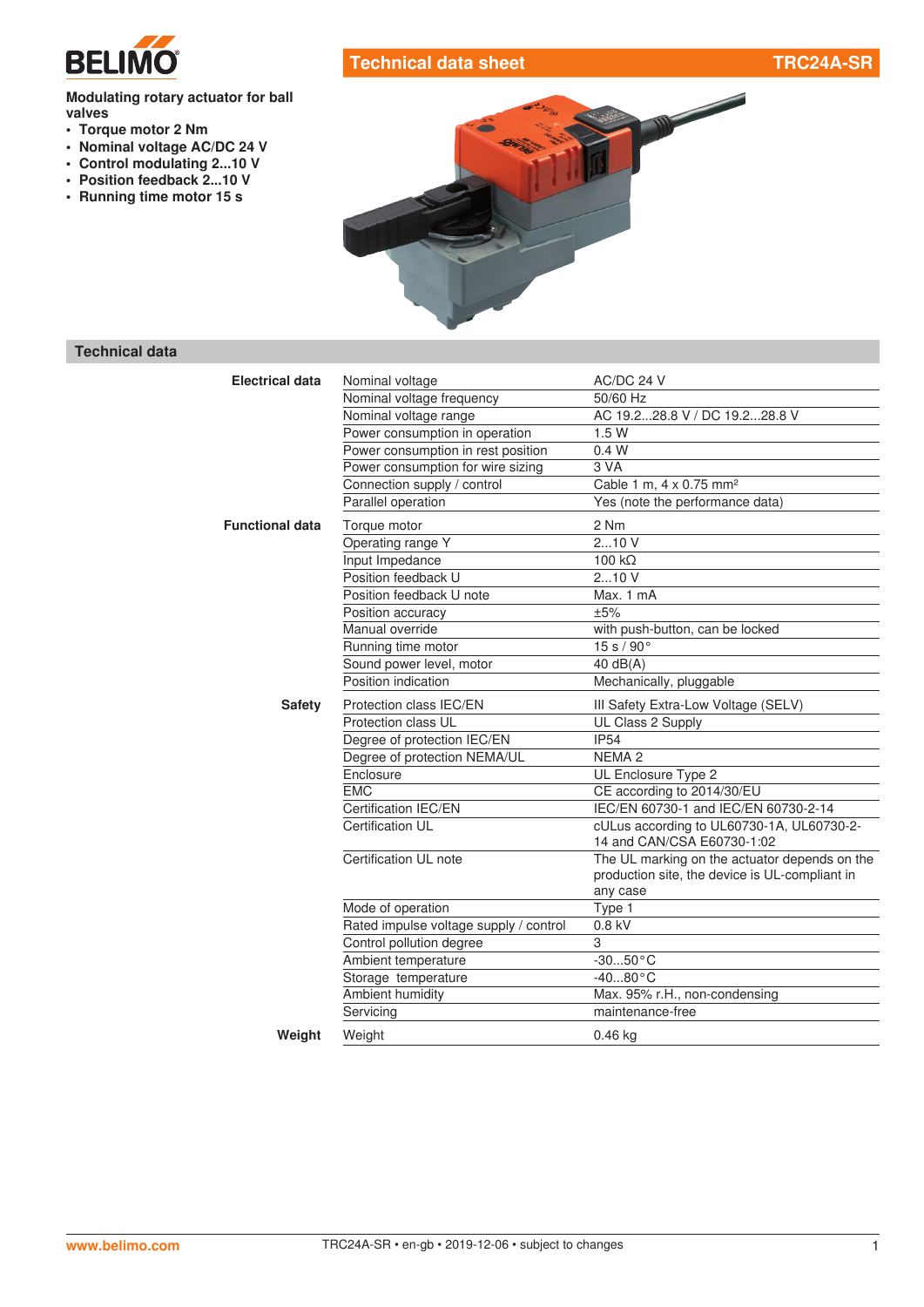

| <b>Safety notes</b>                |                                                                                                                                                                                                                                                                                  |                  |  |  |  |
|------------------------------------|----------------------------------------------------------------------------------------------------------------------------------------------------------------------------------------------------------------------------------------------------------------------------------|------------------|--|--|--|
|                                    | This device has been designed for use in stationary heating, ventilation and air-<br>conditioning systems and must not be used outside the specified field of application,<br>especially in aircraft or in any other airborne means of transport.                                |                  |  |  |  |
|                                    | • Outdoor application: only possible in case that no (sea) water, snow, ice, insolation<br>or aggressive gases interfere directly with the actuator and that is ensured that the<br>ambient conditions remain at any time within the thresholds according to the data<br>sheet.  |                  |  |  |  |
|                                    | • Only authorised specialists may carry out installation. All applicable legal or<br>institutional installation regulations must be complied during installation.                                                                                                                |                  |  |  |  |
|                                    | • The switch for changing the direction of rotation may only be operated by authorised<br>specialists. The direction of rotation must not in particular be reversed in a frost<br>protection circuit.                                                                            |                  |  |  |  |
|                                    | • The device may only be opened at the manufacturer's site. It does not contain any<br>parts that can be replaced or repaired by the user.                                                                                                                                       |                  |  |  |  |
|                                    | • Cables must not be removed from the device.                                                                                                                                                                                                                                    |                  |  |  |  |
|                                    | • The device contains electrical and electronic components and must not be disposed<br>of as household refuse. All locally valid regulations and requirements must be<br>observed.                                                                                               |                  |  |  |  |
| <b>Product features</b>            |                                                                                                                                                                                                                                                                                  |                  |  |  |  |
| Mode of operation                  |                                                                                                                                                                                                                                                                                  |                  |  |  |  |
|                                    | The actuator is connected with a standard modulating signal of 010 V and drives<br>to the position defined by the positioning signal. Measuring voltage U serves for the<br>electrical display of the valve position 0.5100% and as slave control signal for other<br>actuators. |                  |  |  |  |
| Simple direct mounting             | Straightforward direct mounting on the ball valve with only one central screw. The<br>assembly tool is integrated in the plug-in position indication. The mounting orientation<br>in relation to the ball valve can be selected in 90° steps.                                    |                  |  |  |  |
| <b>Manual override</b>             | Manual override with push-button possible (the gear is disengaged for as long as the<br>button is pressed or remains locked).                                                                                                                                                    |                  |  |  |  |
| Adjustable angle of rotation       | Adjustable angle of rotation with mechanical end stops.                                                                                                                                                                                                                          |                  |  |  |  |
| <b>High functional reliability</b> | The actuator is overload protected, requires no limit switches and automatically stops<br>when the end stop is reached.                                                                                                                                                          |                  |  |  |  |
| <b>Accessories</b>                 |                                                                                                                                                                                                                                                                                  |                  |  |  |  |
|                                    | <b>Description</b>                                                                                                                                                                                                                                                               | <b>Type</b>      |  |  |  |
| <b>Electrical accessories</b>      | Auxiliary switch 1 x SPDT add-on                                                                                                                                                                                                                                                 | S <sub>1</sub> A |  |  |  |
|                                    | Auxiliary switch 2 x SPDT add-on                                                                                                                                                                                                                                                 | S <sub>2</sub> A |  |  |  |
|                                    | Feedback potentiometer 140 $\Omega$ add-on                                                                                                                                                                                                                                       | P140A            |  |  |  |

|                                |              | Feedback potentiometer 5 $k\Omega$ add-on<br>Feedback potentiometer 10 $k\Omega$ add-on                                                                                                                                     | <b>P5000A</b><br>P10000A |
|--------------------------------|--------------|-----------------------------------------------------------------------------------------------------------------------------------------------------------------------------------------------------------------------------|--------------------------|
| <b>Electrical installation</b> |              |                                                                                                                                                                                                                             |                          |
|                                | <b>Notes</b> | • Connection via safety isolating transformer.<br>• Parallel connection of other actuators possible. Observe the performance data.<br>. Direction of rotation switch is covered. Factory setting: Direction of rotation Y2. |                          |

Feedback potentiometer 200 Ω add-on P200A Feedback potentiometer 500 Ω add-on P500A Feedback potentiometer 1 kΩ add-on P1000A Feedback potentiometer 2.8 kΩ add-on P2800A